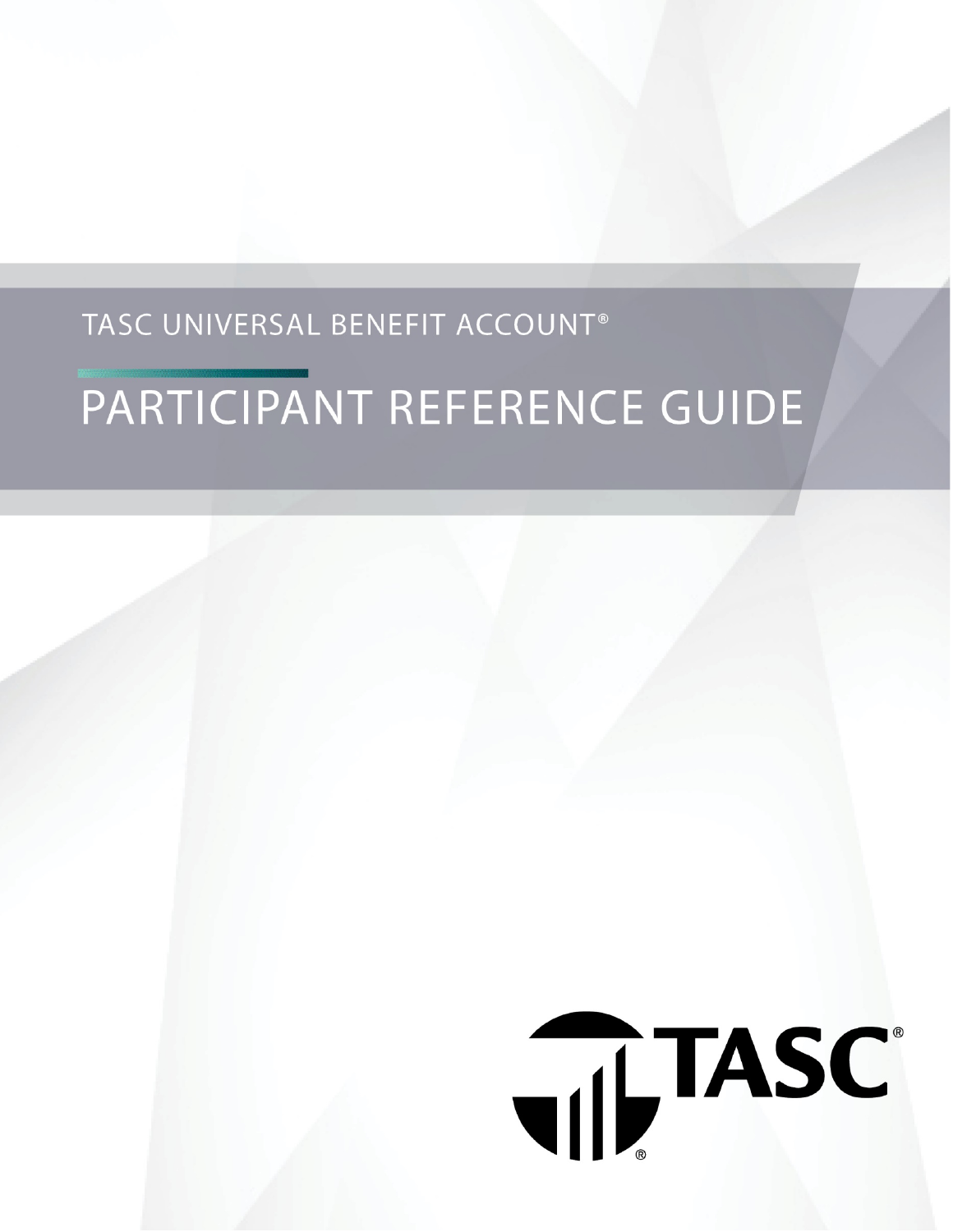# **TASC Universal Benefit Account®**

We hope you will find TASC's Universal Benefit Account<sup>®</sup> to be efficient and valuable. Our participant website is www.tasconline.com and is referred to as TASC throughout this Guide. This Guide will walk you through your account from the initial sign up to re-enrollment. Retain this Guide for future reference. For additional questions, sign in to TASC and select Contact Us or call Customer Care toll-free at 800-422-4661.

#### **How to Sign Up**

- 1. Go to: www.tasconline.com and click on the green sign in button to Universal Benefit Account. (**Note**: Chrome is the preferred browser.)
- 2. Before you can sign in for the first time, **you must sign up for an account**. Click the green *SIGN UP* link at the bottom of the screen.
- 3. Click on the green *SIGN IN* button on the left for participants.
- 4. Enter your email address and password where indicated.
- 5. TASC will send you an email containing a six-digit verification code. Enter the code and click *VERIFY*.
- 6. Confirm your name and email address and click continue.
- 7. Read the Terms of Use and click *AGREE*.
- 8. Add your mobile number where indicated. TASC will text you an authentication code. Enter that code where indicated and click *VERIFY*.
- 9. You are now signed up and signed in to the Universal Benefit Account.

Password must be a minimum of eight (8) characters and must contain at least one (1) upper case letter, two (2) lower case letters, and one (1) number. Passwords will expire periodically. Once signed in, you will notice the menu along the top of your screen contains many useful tools to help you manage your account(s).

#### **Alerts**

Every time you sign in to your account online, you may notice you have some alerts. Alerts are our way of calling attention to matters concerning your account that need action. You can access your alerts by clicking on *ALERT* at the top of the screen. You will also see alerts posted next to the item needing attention, such as a reimbursement, transaction, or contribution. You can also select how you wish to receive alerts.

#### **Support**

Click on *SUPPORT* to view the history of your support requests.

#### **Settings**

Under *SETTINGS*, you can update your Profile, Bank Account, Dependents, and Sign In & Security. Just click through to make your selections and update your information.

- Click on *PROFILE* to validate your TASC ID, name, social security number, email address, mobile phone number, primary address, gender, and date of birth.
- Click on *BANK ACCOUNTS* to add your bank accounts to your TASC accounts.
- Click on *DEPENDENTS* to add or delete dependents on your account.
- Click on *SIGN IN & SECURITY* to change your password or phone number, and to select the two-factor authentication.

#### **Contact Us**

The *CONTACT US* tab also features two (2) different ways to contact us: telephone or online support request. To start the process, click on *CHOOSE A TOPIC* to select your topic from the dropdown menu and click on *CHOOSE A SUB-TOPIC* to select your sub-topic. Then you can select one of the options available to contact TASC.

TASC I 2302 International Lane I Madison, WI 53704-3140 I 1-800-422-4661 I www.tasconline.com I TC-6264-020520



#### WELCOME TO UNIVERSAL BENEFIT ACCOUNT<sup>®</sup>

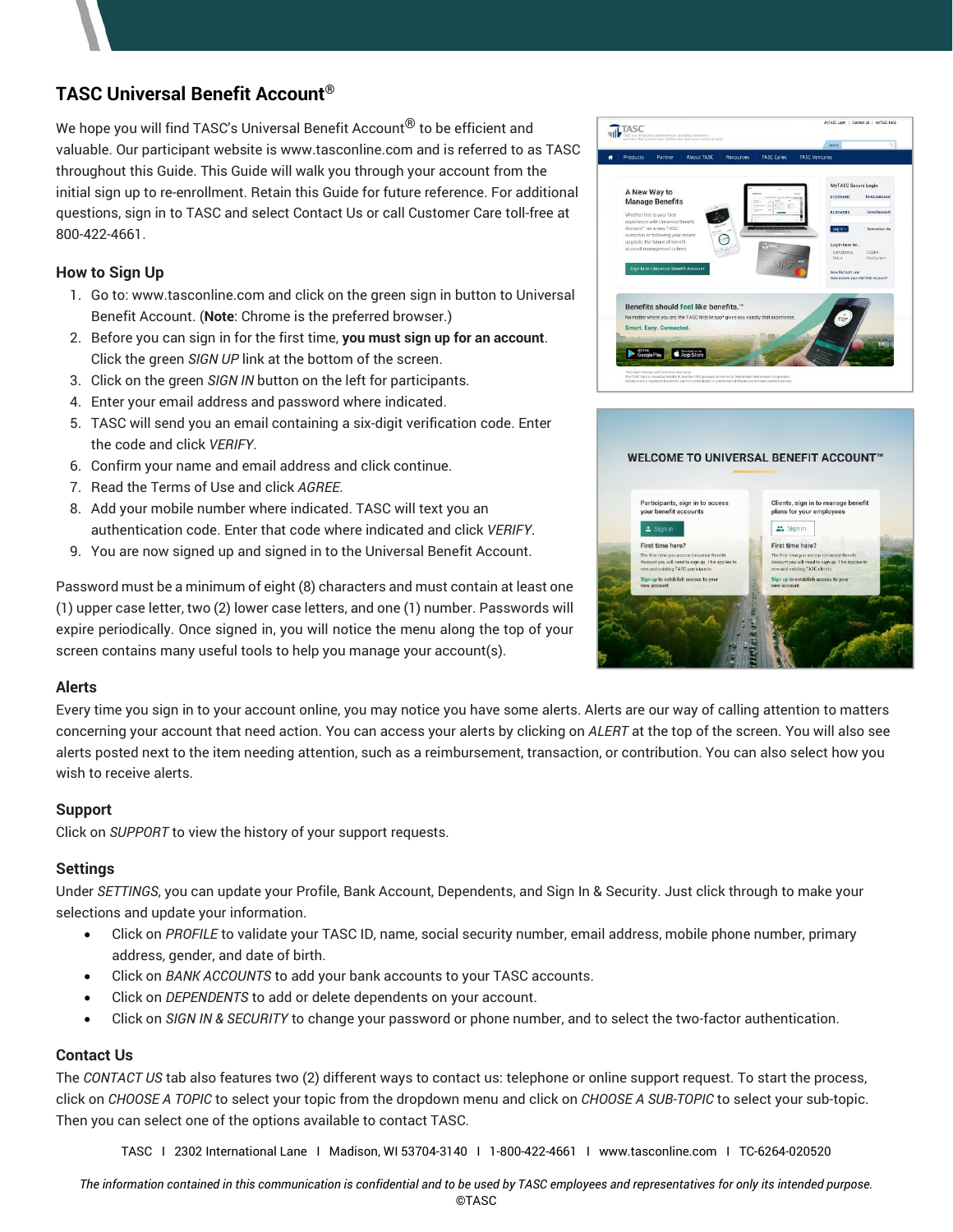#### **Overview**

With the Universal Benefit Account, TASC created a new customer experience for participants. This includes a simple approach where you can manage your account across multiple channels including web, mobile, and phone.

Today, people move from the internet, to a tablet, to their smart phones. We have designed the Universal Benefit Account to work the way you think. That's how we are providing a seamless and unified experience no matter which channel you're using, with a consistent look and feel and a smart, integrated approach. You can even start an action in one format like the internet and pick it up right where you left off on another device, such as your smart phone.



Once you have successfully signed in to the web portal, you will be taken to the Overview page. Here you will be able see the details regarding your account(s). All your active accounts will be listed on the left, with the amount of your available balance. Click on *VIEW ALL* to expand this section.

Your MyCash balance will be on the upper-right corner of the page. Click on the *MYCASH BALANCE* dropdown to view MyCash transactions, to transfer balances, to [schedule a balance transfer,](https://uba.tasconline.com/mycashtransferschedule) and to manage your MyCash [transfer](https://uba.tasconline.com/managecashschedule)  [schedules.](https://uba.tasconline.com/managecashschedule)

Under the *REIMBRUSEMENT* section you can view your reimbursement history and draft reimbursement requests, and request a reimbursement by clicking on the appropriate link. Use the *PAYMENTS* link to view your pay a provider history or to pay a provider. Scroll down to view a listing of your *RECENT TRANSACTIONS*.

#### **Benefit Accounts**

Under this tab, you can take a deeper dive into your benefit accounts. All your accounts are listed here. Click on *BENEFIT SUMMARY* from the dropdown menu to see a graphic summary of your account. You will see your Total Contributions, Total Expenditures, and your MyCash Balance. Click on *MYCASH* to view you MyCash transactions, transfer a balance, schedule a balance transfer, and manage MyCash transfer schedules.

Click on any of your account(s) from the dropdown menu to view details regarding that specific account. Here you will see your available balance, employer contribution, and your annual election amount. Click on *VIEW ALL TRANSITIONS* to view a complete history of your transactions. Scroll down to view an account summary of your account.

# ABC COMPANY LIMITED FSA \$538.46 \$538.46

#### **Transactions**

Here is where you find all your account transactions. This includes transactions, expenditures, contributions, bills and receipts, and MyCash. Click on any link on the left to view the details. On each of these pages click on *BENEFIT ACCOUNT* to choose the account you want to view. You can search, sort, and attach receipts easily from this page.

#### **TASC Wallet**

Click on *TASC WALLET* to view and manage your TASC Card. Here you can order a new TASC Card, Lock and Unlock your card, report lost or stolen card, order new dependent cards, and reset ATM PIN.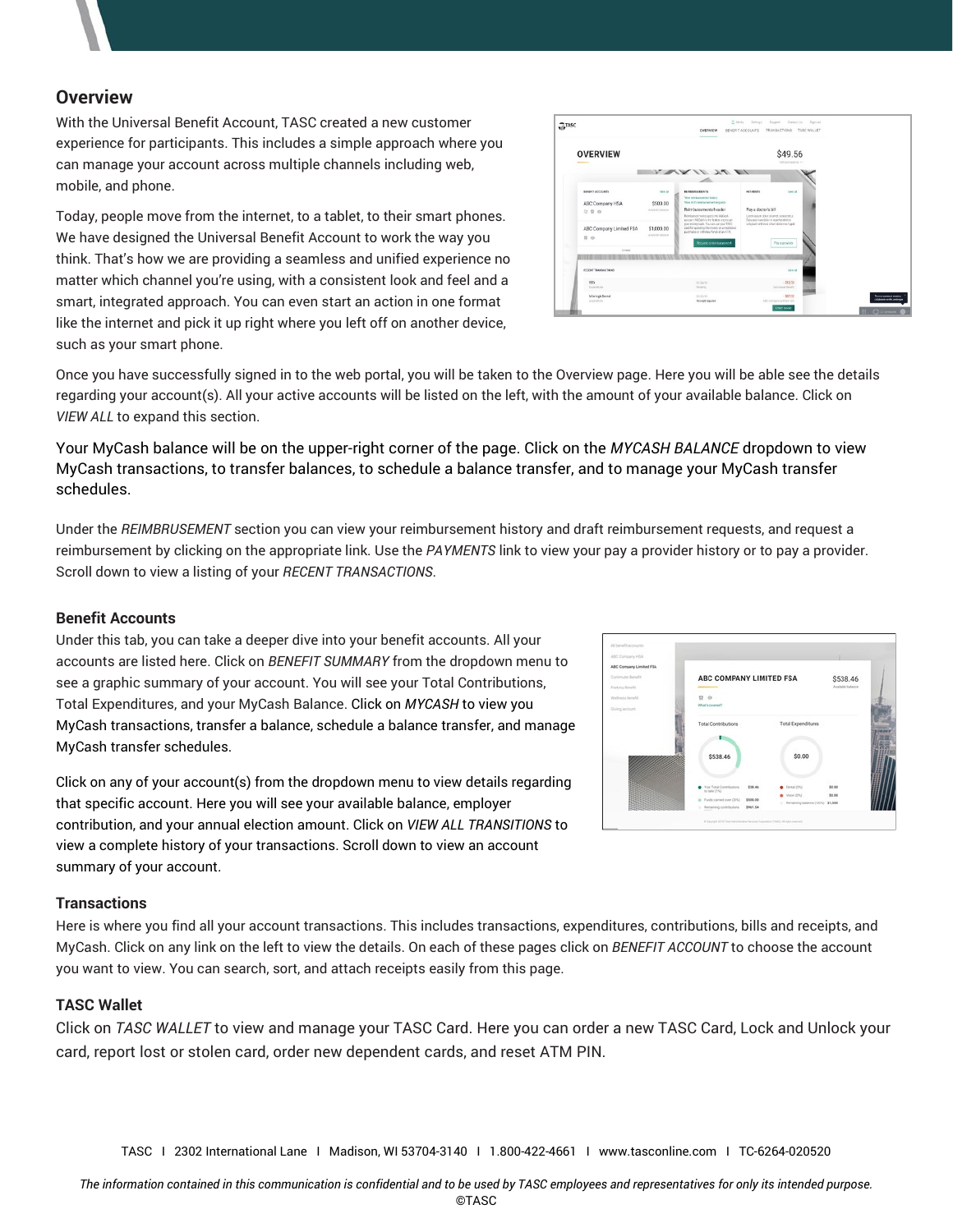# **TASC Card**

The TASC Card is the preferred and most convenient method to access available account funds for all eligible expenses. It automatically pays for and substantiates most eligible expenses at the point-of-purchase, eliminating the need to submit requests for reimbursement and waiting for payment. You will receive a TASC Card within ten (10) days following the completion of your account enrollment. Please watch for it to arrive at your home address along with the Cardholder Agreement in a plain white envelope.



*NOTE: Your employer is not allowed to order a new TASC Card on your behalf.*

Your TASC Card is good for four (4) years, so hang on to it! Even if you deplete the current year's benefits funds, you'll be able to use the TASC Card again next year when you re-enroll. The TASC Card operates under several separate accounts to serve as both a benefits debit card as well as a cash card.

The TASC Card works like a typical debit card but is used as a credit card for all eligible expenses, based on the funds available in your benefit accounts. Rather than paying out-of-pocket and waiting to be reimbursed, the TASC Card allows you to pay for eligible expenses when the service is provided (or when an eligible product is purchased).

When using your TASC Card, the amount of the expense is automatically deducted from your available account balance and paid directly to the authorized provider. All TASC Card transactions and services must occur within the plan year. Remember to save your receipts as you must retain records and documents to validate your TASC Card transactions. In some cases, TASC may require additional documentation regarding a TASC Card transaction.

#### **Where to Use the TASC Card**

The TASC Card may be used at merchants who accept Mastercard and who also have an inventory information approval system (IIAS) in place to identify account-eligible purchases. At the point of purchase, the IIAS automatically approves the purchase of eligible items and payment is made automatically to the authorized merchant from your benefits

- The card is smart: it knows which account to access based on your purchase and the order the accounts are used.
- Eligible items are automatically approved at authorized merchants and paid from your benefit account.
- Don't worry... your purchases cannot exceed your available account balance.
- Hang on to your card when you deplete this year's funds; you can use the card again next year.

#### **MyCash**

On the rare occasion you can't use your TASC Card to pay for an eligible expense, you can submit a reimbursement request online or with the mobile app. Your reimbursement will be place on the TASC Card in a separate cash account known as MyCash. You can access your MyCash funds by swiping your TASC Card at a merchant that accepts Mastercard, by withdrawing cash at ATM (with a PIN you can request online at www.tasconline.com), or by transferring funds to a personal bank account via your online account. Even purchase retail and healthcare items together in one transaction: eligible expenses are paid from your benefit account while other items are paid from MyCash. MyCash funds can also be relied upon to cover eligible account expenses if no funds are available in your account (avoid embarrassing declines at checkout).

*NOTE: If you no longer participate in TASC account, you may maintain an active TASC Card to access your remaining MyCash funds. Per the Cardholder Agreement, you will be charged a \$5 monthly Cash Account Access Service fee, deducted from your account. MyCash funds are not tied to a plan year and never expire. The TASC Card is issued by MetaBank, Member FDIC, pursuant to license by Mastercard International Incorporated. Mastercard is a registered trademark, and the circles design is a trademark of Mastercard International Incorporated.*

TASC I 2302 International Lane I Madison, WI 53704-3140 I 1-800-422-4661 I www.tasconline.com I TC-6264-020520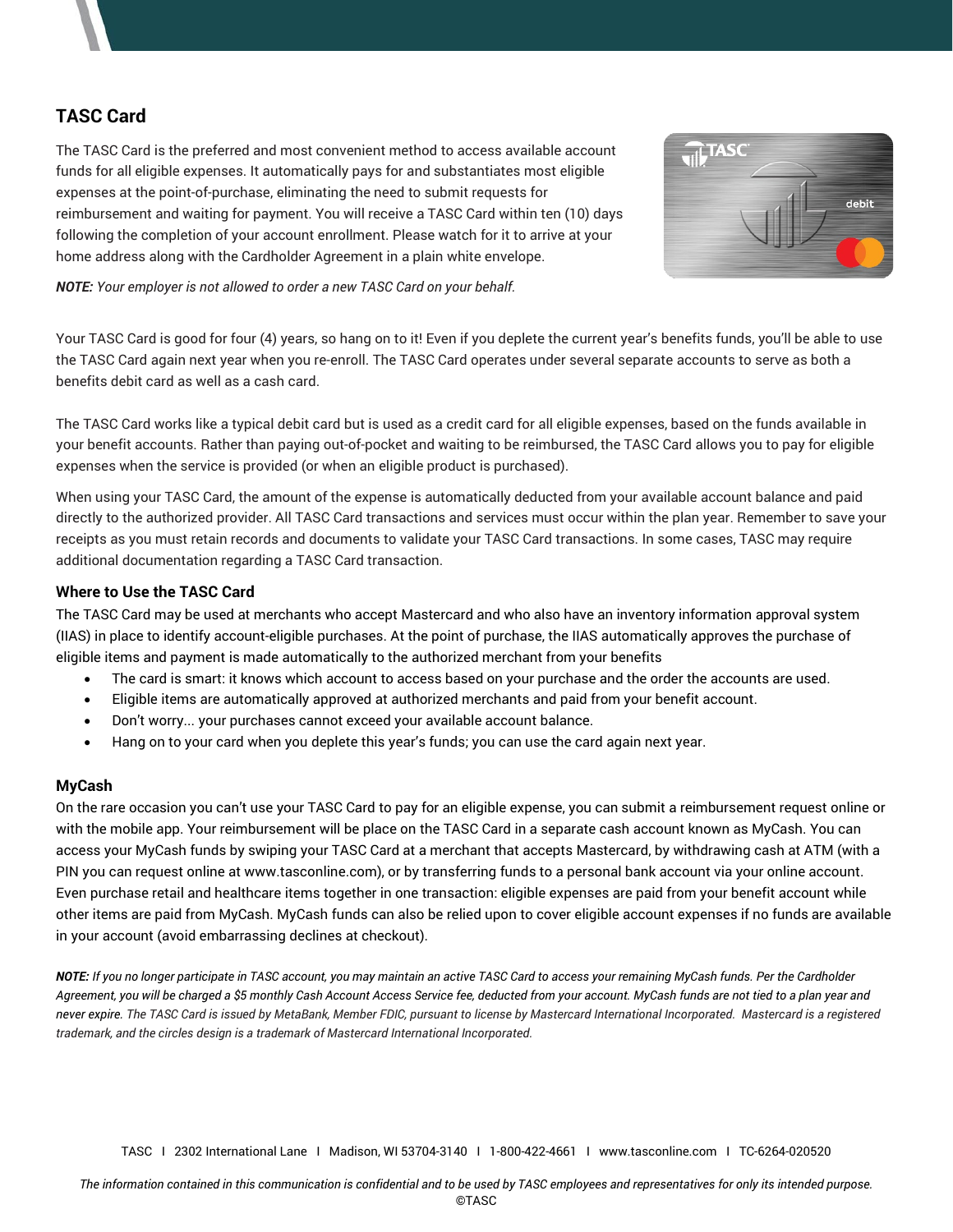# **Request for Reimbursement**

There are multiple ways to pay for an eligible expense without the TASC Card. This includes the following methods: TASC mobile app, online, or mail. TASC processes requests for reimbursement daily, and payments are initiated within 48 to 72 hours of receipt of a complete and accurate reimbursement request. All reimbursements are deposited directly into your MyCash account, unless otherwise instructed. You may instead choose to receive a mailed paper check. Paper checks are issued on a limited basis and only upon request. A convenience fee may be applied per check.

You may request reimbursement any time a qualified expense has been incurred. The service related to the expense needs only to have taken place; it need not be paid before requesting reimbursement. In addition, you may only claim reimbursement for:

- Eligible expenses incurred during the applicable plan year, or subsequent grace period (if applicable);
- Expenses incurred by eligible plan participants; and
- Expenses that have not been previously reimbursed under this or any other benefit plan or claimed as an income tax deduction.

*NOTE: It is your responsibility to comply with these guidelines and to avoid submitting duplicate or ineligible claims.*

#### **How to Request Reimbursement**

- 1. Sign in to your account at [www.tasconline.com.](http://www.tasconline.com/)
- 2. From the Overview page, select the green box *REQUEST A REIMBURSEMENT*.
- 3. Select who incurred the expense.
- 4. Select the date the expense was incurred.
- 5. Select the expense type. Choose the appropriate category from the list, and click on the dropdown menu to the right of the chosen category, and then select the appropriate type from the displayed list.
- 6. Enter the expense amount, the merchant name, attach the receipt(s), and a description of the expense (optional).
- 7. Click *NEXT* to review your request, and then *SUBMIT* reimbursement request.
- 8. Your reimbursement will be deposited into your MyCash account on your TASC Card.

#### **Submitting Verification**

Occasionally, you may be asked to submit additional verification before TASC can process a reimbursement request. If needed, you will receive communication from TASC requesting the additional verification. To submit verification, sign in to your account at www.tasconline.com and click on *ATTACH VERIFICATION* under Recent Transactions to upload verification. Verification must include the following information:

- Provider/merchant name
- Date of service/purchase (must be within current plan year)
- Description of the service/purchase
- Amount of the service/purchase

Screen shot of participants account under claims that need the verification. The green box listed by the claims are the claims needing verification or better documentation.

Click on the green box to upload the verification. See screen shot shown here.

| TASC Card                         | Verification Required             | $ $339.66$<br>TASC Healthcare FSA                          |
|-----------------------------------|-----------------------------------|------------------------------------------------------------|
| PARK NICOLLET 120002<br>TASC Card | 02/05/19<br>Paid                  | Attach Verification<br>$-$ \$25.00<br>TASC Healthcare FSA  |
| PARK NICOLLET 120002              | 01/30/19                          | $-$ \$25.00                                                |
| TASC Card                         | Paid                              | TASC Healthcare FSA                                        |
| DR DOUG VAYDA<br>TASC Card        | 01/22/19<br>Verification Required | $-$ \$297.00<br>TASC Healthcare FSA<br>Attach Verification |
| PARK NICOLLET 120002              | 12/12/18                          | $-$ \$25.00                                                |
| TASC Card                         | Paid                              | TASC Healthcare FSA                                        |
| <b>Employer Contribution</b>      | 11/21/18                          | $+$ \$500.00                                               |
| Contribution                      | Posted                            | TASC Healthcare FSA                                        |

TASC I 2302 International Lane I Madison, WI 53704-3140 I 1.800-422-4661 I www.tasconline.com I TC-6264-020520

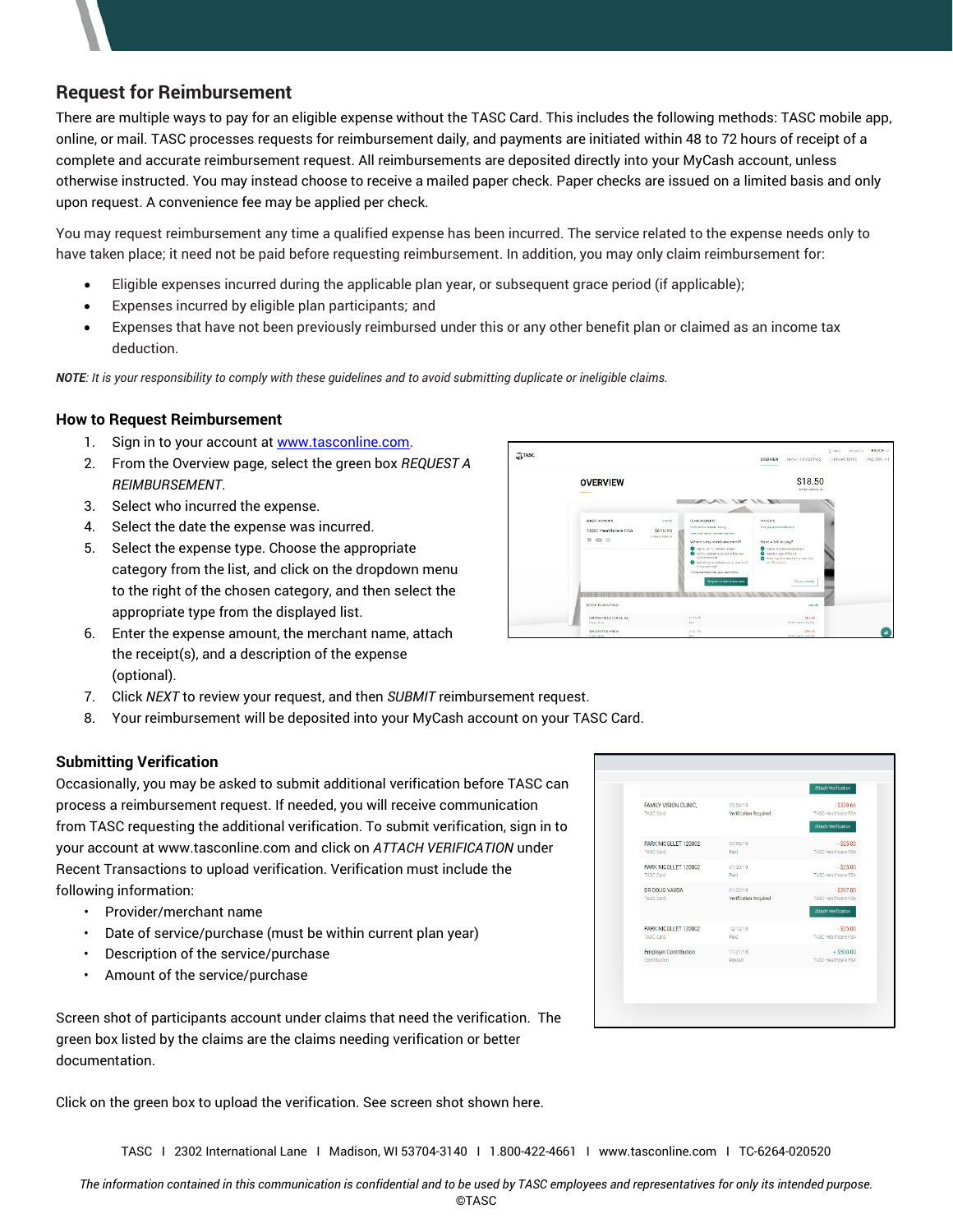#### **Pay the Provider**

Accessible from the OVERVIEW page and the BENEFTIT ACCOUNTS page, the PAY THE PROVIDER feature offers another simple and fast way to pay for an eligible expense. Click on *PAY A PROVIDER*, select who incurred the expense, select the date the expense was incurred, and the expense type. Enter the amount, provider or merchant, address (including unit or suite), city, state, and zip code. Attach the bill by clicking on the appropriate box. This will allow you to attach a bill from the bill depository or to browse your computer to locate the appropriate bill. Review and click *SUBMIT*. TASC will send payment from your account directly to your provider.

#### **Direct Deposit – Bank**

You can choose to have your reimbursements direct deposited into your bank account. To establish direct deposit of your MyCash funds to a personal bank account, visit the TASC website, click on *SETTING* and then on *BANK ACCOUNT*. Click on *LINK A NEW BANK ACCOUNT*, enter your name and routing number, select checking or savings, and enter the bank name and account number. Click on *LINK* to finish setting up your direct deposit. With direct deposit, funds (\$25 or more) are forwarded from your MyCash account to your bank within 48 to 72 hours of a completed submission.

*NOTE: Remember to verify receipt of deposits before writing checks against expected payments (check with your financial institution for availability of funds). TASC is not responsible if your bank account is assessed insufficient fund fees in anticipation of required deposits to cover requests for reimbursements.*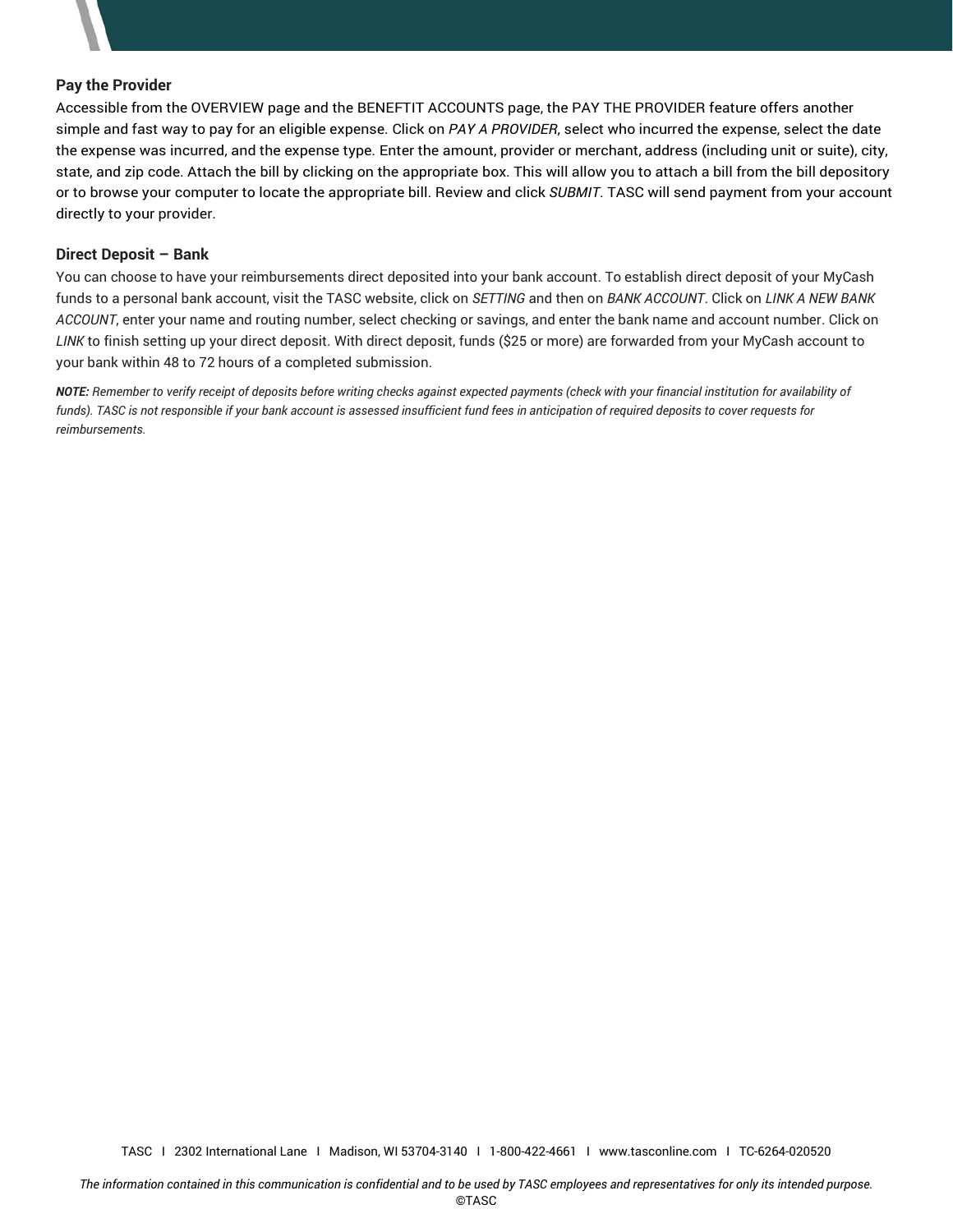# **TASC Card Features**

**TASC Wallet:** This convenient organizer offers mobile and web access to the TASC Card. You can request a new card, access your card history, report a lost or stolen card, create a PIN, and request an additional card for a spouse/dependent. You can manage your PIN, report a lost or stolen card, or request a new card. You can even take a picture of a card, such as your insurance card, and store it. You can also locate the nearest ATM.

**TASC Wallet - Card Holder: (coming soon)** Consumers have many types of cards found in their physical wallet. This may be challenging at times to locate specific card information needed. TASC Wallet's Card Holder feature provides participants a highly secure location to easily access information contained on various stored cards. Card information is stored by using the mobile phone's camera to capture the card's image.

*Note: Consumers store many types of cards in their physical wallet, such as healthcare insurance, vision plan, and auto insurance.*

**Lock/Unlock TASC Card:** If your TASC Card is lost or stolen, you can quickly disable it with TASC Card Lock online or via the TASC mobile app. When found, simply unlock it and it's ready to use again.

**Stacked Card:** The TASC Card is the most innovative benefit card with features such as MyCash and Card Decline Protection to improve your health, wealth, and well-being from your benefit plan participation. You can use your TASC Card to access funds in all your accounts, even when multiple benefit accounts exist, such as a HSA, HRA, Dependent Care, Parking, and Commuter Transit. The TASC Card allows you to purchase eligible expenses without using your own payment card or submitting receipts for reimbursement. With the Stacked Card feature, not only does your TASC Card know which accounts to access for funds, it also knows in which order the accounts should be accessed when needing to pay for eligible expenses.

### **TASC Mobile App\*** (for iPhone and Android)

To download the TASC Mobile App, visit the Apple App Store and search for TASC App for iPhone or visit Google Play Store and search for TASC App for Android. TASC has developed a mobile app to help you manage your account easily and efficiently from any place, at any time. It includes numerous features outlined below.







**Account Details:** Click on an account to view the details, such as total balance or your available balance. You can look at the contributions and expenditures and can expand to see more details, such as Total Contributions, Expense Type, Card Decline Protection status, and your rollover-funding amount, if applicable.

**Personal Information:** Click on *PROFILE* to update phone numbers, addresses, gender, date of birth, and more. You can also add an additional layer of security and enable two (2) factor authentication. Also, enable touch ID, face ID, or a passcode, depending on the device you use.

**Basic Information:** At the top of the screen is the MyCash balance. Below the MyCash balance are your contributions and expenditures. And at the lower section of the screen, you'll find a list of your benefit accounts and available balances. Click on these plans to see the details and then scroll down to see your recent transactions.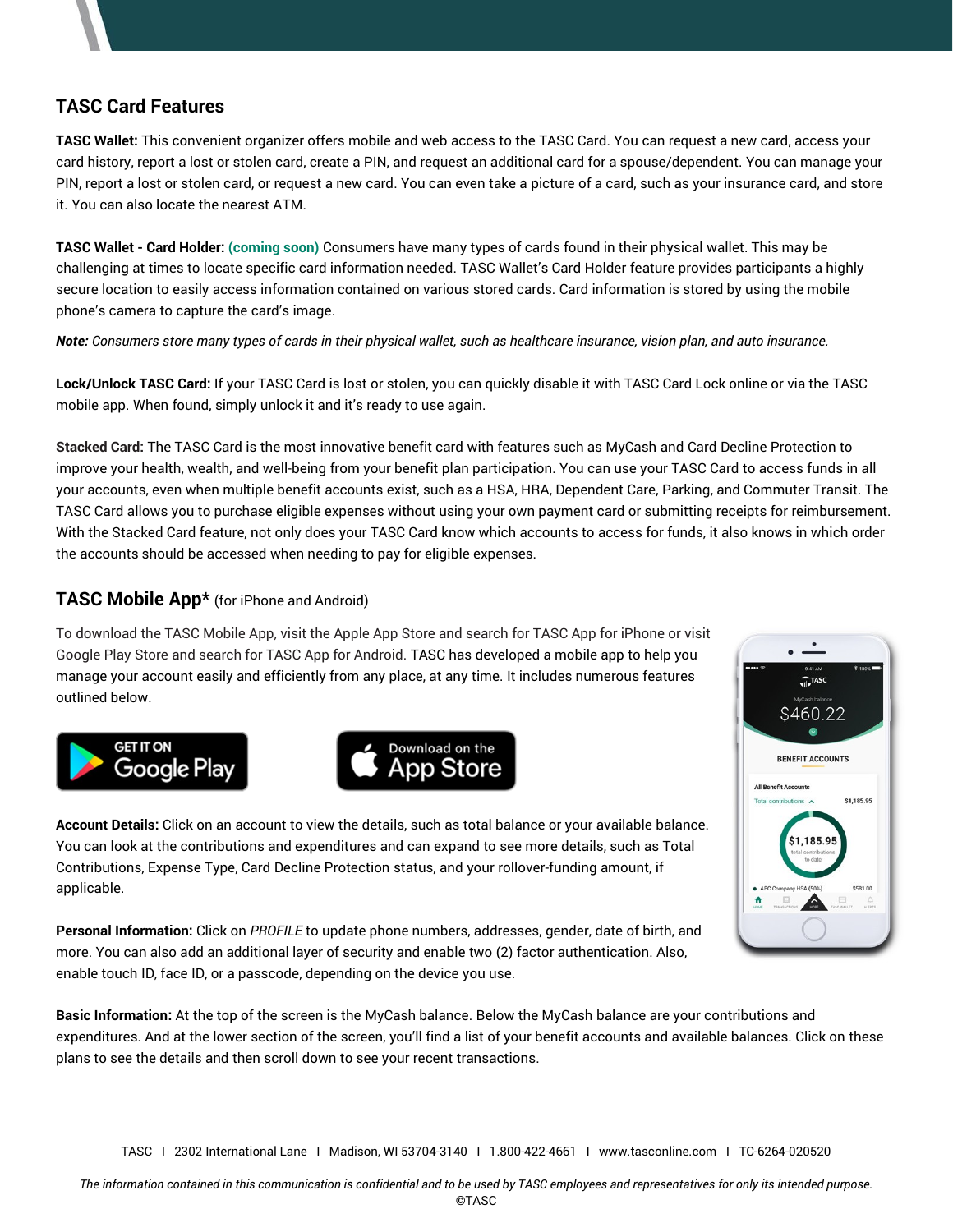**Employer Contributions:** (if applicable) Here you'll find basic account summary information in terms of rollover policy, annual contribution from employer, start date of the plan, first paycheck deduction, and more.

**Picture to Pay**: Picture to Pay makes paying an expense even easier. Click the menu option called *PICTURE TO PAY* and a camera will pop up. Take a picture of the invoice, enter the amount you would like to pay, review it, and then submit. That's all there is to it!

**Biometric Security:** Everyone is worried about security these days. Biometric Security is the identification of a person by biological features, like a fingerprint, a thumbprint, or facial recognition. As part of the Universal Benefit Account, TASC uses biometrics to authenticate and provide participant access to their account and create a much more secure environment than a password can provide. Setting up Biometric Security is a readily available feature when you download that TASC app on your mobile phone.

#### *\*Standard message and data rates may apply.*

**Expense Eligibility Look Up:** *(coming soon)* Healthcare benefit accounts, such as Medical FSA and HSA, allow use of benefit account funds for qualifying expenses, such as medical co-payments, prescriptions, and qualifying healthcare items meeting IRS requirements. These qualifying items are typically found in pharmacies or grocery stores having an in-store pharmacy and include items for pain relief, digestive health, baby care, cold and allergy, first aid, etc. These retailers do not always identity these items as qualified healthcare benefit expenses—and over 65,000 items are possible qualifying items.

To help you maximize use of benefit account funds and minimize use of your personal funds, Expense Eligibility Lookup assists you in determining eligibility of certain items right when you need it the most—while in the shopping aisle of your local store. Never wonder if an item is an eligible expense or if you need to use your personal funds to complete the purchase.

## **Re-Enrollment**

Near the end of the plan year, you will have the opportunity to re-enroll in your benefit account(s). To re-enroll click on *BENEFIT ACCOUNTS* and select *ENROLL INTO BENEFIT ACCOUNTS* from the dropdown menu. On the DISBURSE WO page review your account and then click *CONTINUE*. On the next page *EDIT CONTRIBUTION* and click *DONE*. (If you wish to stop participating in your account, click on *UNENROLL*. You will be prompted to verify your decision to unenroll.) Please check with your employer regarding your specific re-enrollment procedure.

### **New Universal Benefit Account Features**

**Priority Queueing: (coming soon)** Everyone knows how frustrating it is to be on hold waiting for customer service. All you need is a quick piece of information, but here you are, stuck on hold. With TASC Priority Queuing, your call, transaction, or inquiry gets fasttracked and you get support quickly. There is nothing you need to do to get Priority Queuing; it's all up to your employer. After your employer provides you fast track, you contact TASC with a need or question. TASC's system is smart enough to recognize you and your employer and move your call (or email) into the fast pass line.

**IVR Phone System**: In addition to TASC online and the TASC Mobile App, TASC also offers an Interactive Voice Response (IVR) phone system. To easily check your account balance, recent transactions, and obtain other account information, call one of the automated phone lines: (608) 241-1900 or (800) 422-4661.